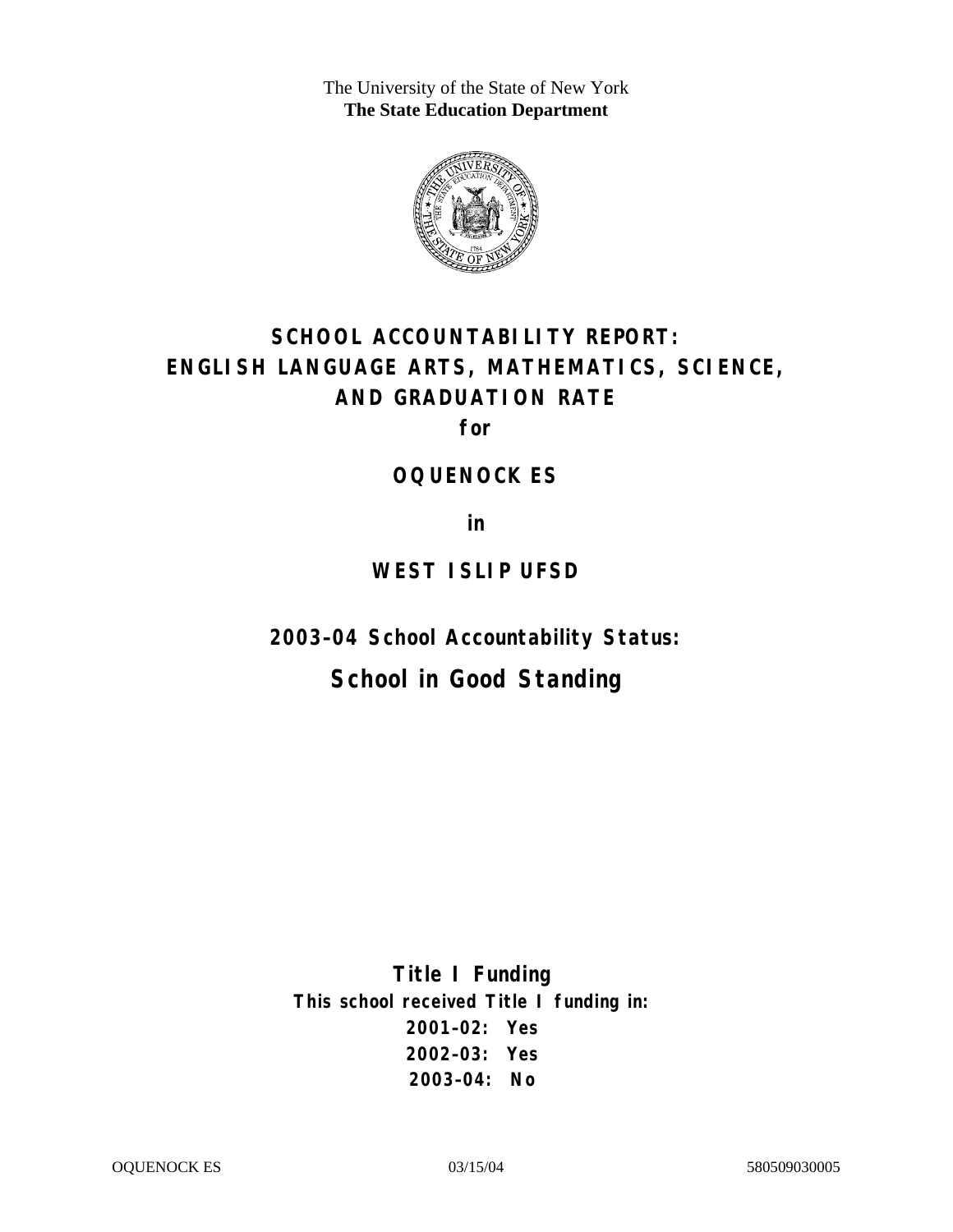#### **District/School Accountability Status Categories**

The list below defines the district or school status categories under New York State's district and school accountability system, which is divided into a Federal Title I component and a State component. A district or school that does not receive Title I funding in a school year does not have a federal status in that year. Schools receiving Title I funds that are not in good standing must provide school choice for their students; those in need of improvement year 2 and beyond must also provide Supplemental Education Services to eligible students. Other consequences for districts and schools not in good standing can be found at: www.emsc.nysed.gov/deputy/nclb/accountability/siinfo.htm. To be removed from any improvement status, a district or school must make Adequate Yearly Progress (AYP) for two consecutive years, or in the case of a School Under Registration Review, achieve the performance targets established for the school by the Commissioner.

**District/School in Good Standing:** A district or school is considered to be in good standing if it has not been identified as a District or School in Need of Improvement, Requiring Corrective Action, Planning for Restructuring, or Requiring Academic Progress, or as a School Under Registration Review.

**District/School Requiring Academic Progress:** Under the State component of New York's accountability system, a district or school that did not make AYP in the same grade and subject for two consecutive years is considered a School Requiring Academic Progress (Year 1) the following year. In each succeeding year that the school fails to make AYP, the year designation is incremented by one.

**District/School in Need of Improvement (Year 1):** A district or school that has not made AYP for two consecutive years in the same grade or subject while receiving Title I funds is considered a District/School in Need of Improvement (Year 1) the following year.

**District/School in Need of Improvement (Year 2):** A District or School in Need of Improvement (Year 1) that does not make AYP in the grade or subject for which it was identified while receiving Title I funds is considered a District or School in Need of Improvement (Year 2) the following year.

**District/School Requiring Corrective Action:** A District or School in Need of Improvement (Year 2) that does not make AYP in the grade or subject for which it was identified while receiving Title I funds is considered a District or School Requiring Corrective Action the following year.

**District/School Planning for Restructuring:** A District or School Requiring Corrective Action that does not make AYP in the grade or subject for which it was identified while receiving Title I funds is considered a District or School Planning for Restructuring the following year.

**School Under Registration Review (SURR):** Schools that are farthest from the State standard and have been determined by the Commissioner to be most in need of improvement are Schools Under Registration Review. These schools must achieve performance targets specified by the Commissioner of Education in their area(s) of identification within a prescribed timeframe or risk having their registration revoked by the Board of Regents.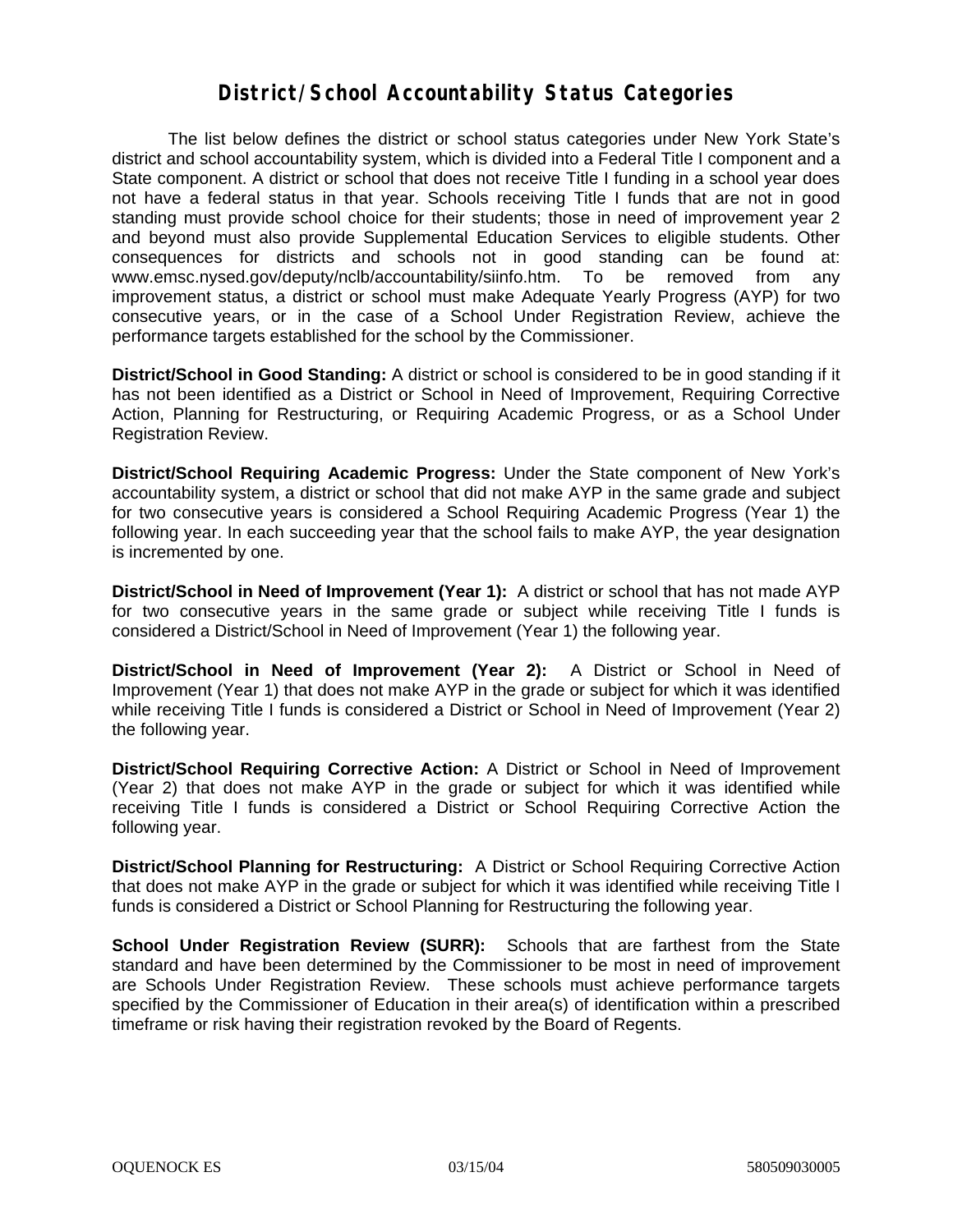# **Elementary-Level English Language Arts**

Definitions of terms, such as Performance Index and Effective Annual Measurable Objective (AMO), are in the glossary, which is the last page of this report.

**For a school to make Adequate Yearly Progress (AYP) in 2002–03, every accountability group must make AYP.** 

**For an accountability group to make AYP in 2002–03, it must** 

- 1. meet the 95 percent participation requirement (*2002–03 Participation*), *and*
- 2. *either* meet its Effective AMO *or* make safe harbor (*2002–03 Performance* and *Standards*).

To meet the participation requirement, 95 percent of the grade 4 enrollment in each accountability group with 40 or more students must

be tested. To meet the Effective AMO, the Performance Index for each group with 30 or more continuously enrolled students must equal or exceed the Effective AMO. To make safe harbor, the Performance Index of each of these groups must equal or exceed its ELA safe harbor target *and* the group must meet the elementary-level science qualification for safe harbor. (See the elementary-level science page of this report for further information on meeting the science qualification for safe harbor.)

*ELA Safe Harbor Targets:* The elementary-level 2002–03 ELA Safe Harbor Target is calculated by using the following equation: 2001–02 PI + (200 – the 2001–02 PI) <sup>×</sup> 0.10. The 2003–04 ELA Safe Harbor Target is calculated by using the following equation: 2002–03 PI + (200 – the 2002–03 PI)  $\times$  0.10. The 2003–04 target is provided for groups whose PI was below the Effective AMO in 2002–03.

| <b>Accountability Group</b>       | 2002-03 Participation |                                           | 2002-03 Performance*                                    |                      | 2002-03 Standards |                                     |                                                           |                                                              | 2003-04                                           |
|-----------------------------------|-----------------------|-------------------------------------------|---------------------------------------------------------|----------------------|-------------------|-------------------------------------|-----------------------------------------------------------|--------------------------------------------------------------|---------------------------------------------------|
|                                   | Grade 4<br>Enrollment | Percent of<br>Enrollment<br><b>Tested</b> | Count of<br>Continuously<br>Enrolled<br><b>Students</b> | Performance<br>Index | Effective<br>AMO  | <b>ELA Safe</b><br>Harbor<br>Target | Met the<br>Science<br>Qualification<br>for Safe<br>Harbor | <b>Made</b><br><b>AYP</b> in<br><b>ELA</b> in<br>$2002 - 03$ | <b>ELA Safe</b><br><b>Harbor</b><br><b>Target</b> |
| <b>All Students</b>               | 67                    | 100%                                      | 66                                                      | 171                  | 111               |                                     |                                                           | <b>Yes</b>                                                   |                                                   |
| <b>Students with Disabilities</b> | 7                     |                                           | $\overline{7}$                                          |                      |                   |                                     |                                                           |                                                              |                                                   |
| American Indian/Alaskan Native    |                       |                                           |                                                         |                      |                   |                                     |                                                           |                                                              |                                                   |
| Black                             |                       |                                           |                                                         |                      |                   |                                     |                                                           |                                                              |                                                   |
| Hispanic                          |                       |                                           |                                                         |                      |                   |                                     |                                                           |                                                              |                                                   |
| Asian or Pacific Islander         |                       |                                           |                                                         |                      |                   |                                     |                                                           |                                                              |                                                   |
| White                             | 66                    | 100%                                      | 65                                                      | 171                  | 111               |                                     |                                                           | <b>Yes</b>                                                   |                                                   |
| <b>Limited English Proficient</b> |                       |                                           |                                                         |                      |                   |                                     |                                                           |                                                              |                                                   |
| Economically Disadvantaged        | 5                     |                                           | 5                                                       |                      |                   |                                     |                                                           |                                                              |                                                   |
| Final AYP Determination           |                       |                                           |                                                         |                      |                   |                                     |                                                           | <b>Yes</b>                                                   |                                                   |

\*For schools with fewer than 30 continuously enrolled tested students in 2002–03, data for 2001–02 and 2002–03 were combined to determine counts and PIs.

\*\*Groups with a "\*\*" are not required to meet the science qualification for safe harbor to make safe harbor in English and mathematics because fewer than 30 students in the group were administered the science test.

**State accountability status in elementary-level English language arts: School in Good Standing** 

Title I accountability status in elementary-level English language arts: School in Good Standing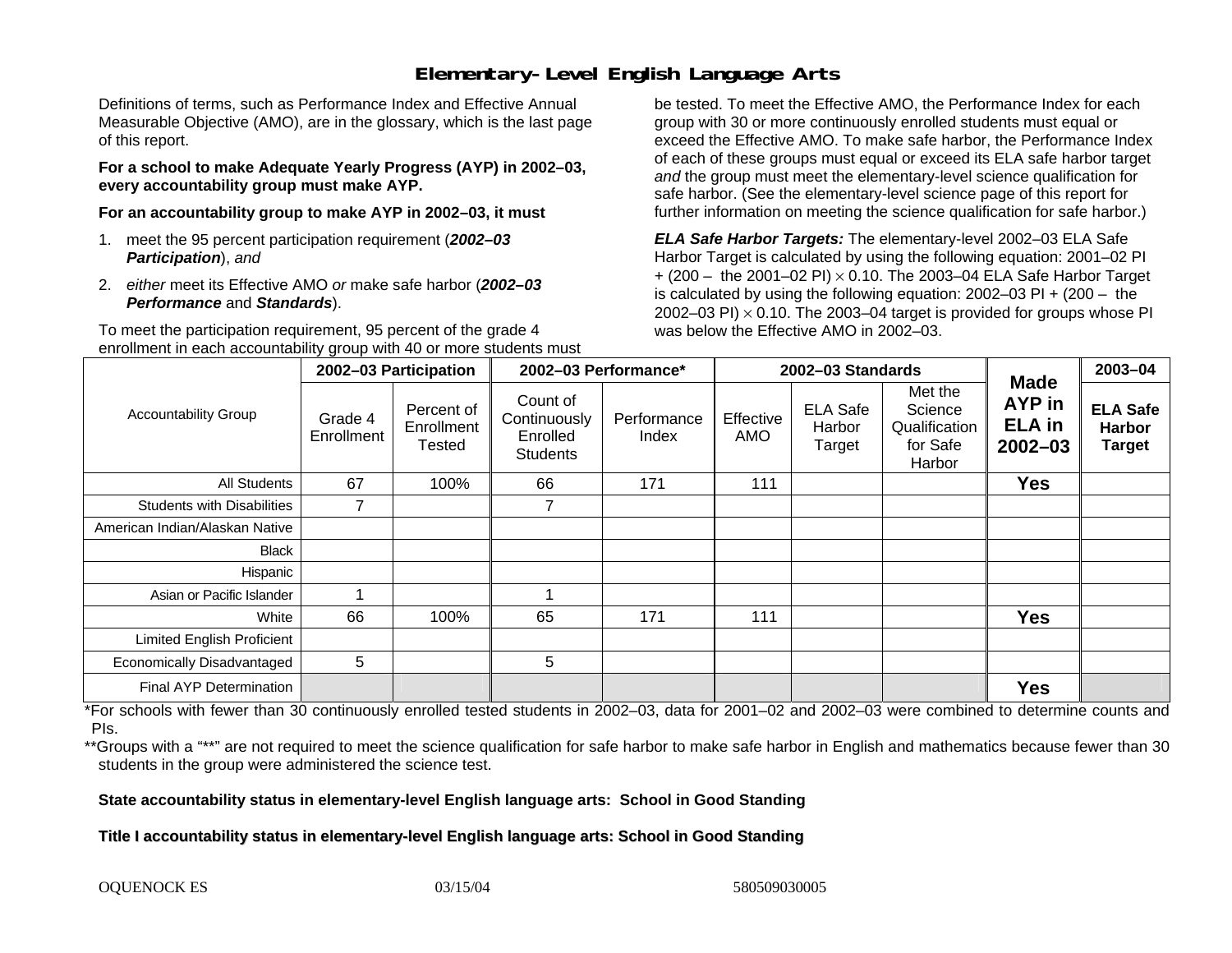# **Elementary-Level Mathematics**

Definitions of terms, such as Performance Index and Effective Annual Measurable Objective (AMO), are in the glossary, which is the last page of this report.

**For a school to make Adequate Yearly Progress (AYP) in 2002–03, every accountability group must make AYP.** 

**For an accountability group to make AYP in 2002–03, it must** 

- 1. meet the 95 percent participation requirement (*2002–03 Participation*), *and*
- 2. *either* meet its Effective AMO *or* make safe harbor (*2002–03 Performance* and *Standards*).

To meet the participation requirement, 95 percent of the grade 4 enrollment in each accountability group with 40 or more students must

be tested. To meet the Effective AMO, the Performance Index for each group with 30 or more continuously enrolled students must equal or exceed the Effective AMO. To make safe harbor, the Performance Index of each of these groups must equal or exceed its math safe harbor target *and* the group must meet the elementary-level science qualification for safe harbor. (See the elementary-level science page of this report for further information on meeting the science qualification for safe harbor.)

*Math Safe Harbor Targets:* The elementary-level 2002–03 Math Safe Harbor Target is calculated by using the following equation: 2001–02 PI + (200 – the 2001–02 PI) × 0.10. The 2003–04 Math Safe Harbor Target is calculated by using the following equation: 2002–03 PI + (200  $-$  the 2002–03 PI)  $\times$  0.10. The 2003–04 target is provided for groups whose PI was below the Effective AMO in 2002–03.

| <b>Accountability Group</b>       | 2002-03 Participation |                                    | 2002-03 Performance*                                    |                      | 2002-03 Standards |                               |                                                           |                                                               | 2003-04                                            |
|-----------------------------------|-----------------------|------------------------------------|---------------------------------------------------------|----------------------|-------------------|-------------------------------|-----------------------------------------------------------|---------------------------------------------------------------|----------------------------------------------------|
|                                   | Grade 4<br>Enrollment | Percent of<br>Enrollment<br>Tested | Count of<br>Continuously<br>Enrolled<br><b>Students</b> | Performance<br>Index | Effective<br>AMO  | Math Safe<br>Harbor<br>Target | Met the<br>Science<br>Qualification<br>for Safe<br>Harbor | <b>Made</b><br><b>AYP</b> in<br><b>Math in</b><br>$2002 - 03$ | <b>Math Safe</b><br><b>Harbor</b><br><b>Target</b> |
| All Students                      | 68                    | 100%                               | 66                                                      | 194                  | 124               |                               |                                                           | <b>Yes</b>                                                    |                                                    |
| <b>Students with Disabilities</b> | $\overline{z}$        |                                    | $\overline{z}$                                          |                      |                   |                               |                                                           |                                                               |                                                    |
| American Indian/Alaskan Native    |                       |                                    |                                                         |                      |                   |                               |                                                           |                                                               |                                                    |
| <b>Black</b>                      |                       |                                    |                                                         |                      |                   |                               |                                                           |                                                               |                                                    |
| Hispanic                          |                       |                                    |                                                         |                      |                   |                               |                                                           |                                                               |                                                    |
| Asian or Pacific Islander         |                       |                                    |                                                         |                      |                   |                               |                                                           |                                                               |                                                    |
| White                             | 67                    | 100%                               | 65                                                      | 194                  | 124               |                               |                                                           | <b>Yes</b>                                                    |                                                    |
| <b>Limited English Proficient</b> |                       |                                    |                                                         |                      |                   |                               |                                                           |                                                               |                                                    |
| Economically Disadvantaged        | 5                     |                                    | 5                                                       |                      |                   |                               |                                                           |                                                               |                                                    |
| <b>Final AYP Determination</b>    |                       |                                    |                                                         |                      |                   |                               |                                                           | <b>Yes</b>                                                    |                                                    |

\*For schools with fewer than 30 continuously enrolled tested students in 2002–03, data for 2001–02 and 2002–03 were combined to determine counts and PIs. \*\*Groups with a "\*\*" are not required to meet the science qualification for safe harbor to make safe harbor in English and mathematics because fewer than 30 students in the group were administered the science test.

**State accountability status in elementary-level mathematics: School in Good Standing** 

Title I accountability status in elementary-level mathematics: School in Good Standing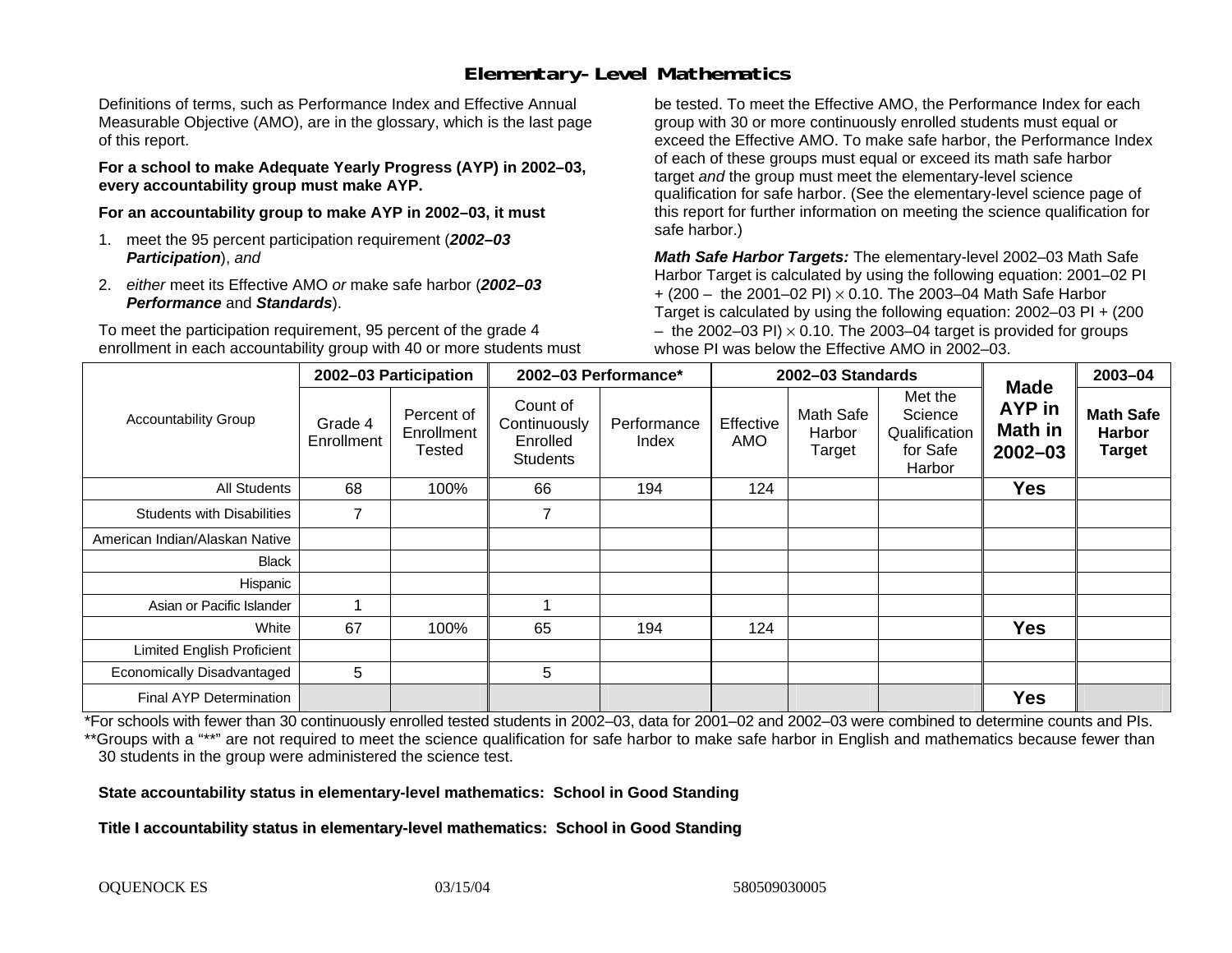### **Elementary-Level Science**

Definitions of terms, such as Progress Target and Adequate Yearly Progress (AYP), are in the glossary, which is the last page of this report.

*Made AYP in Science in 2002–03:* For a school to make AYP in science, the Percent At or Above SDL for the "All Students" group must equal or exceed the State Science Standard or the Science Progress Target.

**State Designated Level (SDL):** The score that students taking the elementary-level science test must equal or exceed on the written portion of the test to meet the State Science Standard.

*Qualification for Safe Harbor in Elementary-Level ELA and Math:* For an accountability group to be considered Qualified for Safe Harbor in Elementary-Level ELA and Math, the Percent At or Above SDL must equal or exceed the State Science Standard or the Science Progress Target in elementary-level science for that group. Groups with fewer than 30 students tested in elementary-level science are not subject to this qualification criterion.

*Science Progress Targets:* The elementary-level 2002–03 Science Progress Target is calculated by adding one point to the 2001–02 Percent At or Above SDL. The 2003–04 Science Progress Target is calculated by multiplying the 2002–03 Percent At or Above SDL by two and then adding one point. The 2003–04 target is provided for groups whose Percent At or Above SDL was below the State Science Standard in 2002–03.

|                                   |                                                         | 2002-03 Performance*       | 2002-03 Standards            |                               |                                             | $2002 - 03$                                                             | $2003 - 04$                   |
|-----------------------------------|---------------------------------------------------------|----------------------------|------------------------------|-------------------------------|---------------------------------------------|-------------------------------------------------------------------------|-------------------------------|
| <b>Accountability Group</b>       | Count of<br>Continuously<br>Enrolled<br><b>Students</b> | Percent At or<br>Above SDL | State<br>Science<br>Standard | Science<br>Progress<br>Target | <b>Made AYP</b><br>in Science<br>in 2002-03 | Qualified for<br>Safe Harbor in<br>Elementary-<br>Level ELA and<br>Math | Science<br>Progress<br>Target |
| <b>All Students</b>               | 66                                                      | 92                         | 40                           |                               | <b>Yes</b>                                  | Yes                                                                     |                               |
| <b>Students with Disabilities</b> | 7                                                       |                            |                              |                               |                                             |                                                                         |                               |
| American Indian/Alaskan Native    |                                                         |                            |                              |                               |                                             |                                                                         |                               |
| <b>Black</b>                      |                                                         |                            |                              |                               |                                             |                                                                         |                               |
| Hispanic                          |                                                         |                            |                              |                               |                                             |                                                                         |                               |
| Asian or Pacific Islander         |                                                         |                            |                              |                               |                                             |                                                                         |                               |
| White                             | 65                                                      | 92                         | 40                           |                               |                                             | <b>Yes</b>                                                              |                               |
| Limited English Proficient        |                                                         |                            |                              |                               |                                             |                                                                         |                               |
| Economically Disadvantaged        | 5                                                       |                            |                              |                               |                                             |                                                                         |                               |
| Final AYP Determination           |                                                         |                            |                              |                               | <b>Yes</b>                                  |                                                                         |                               |

\*For schools with fewer than 30 continuously enrolled students in 2002–03, data for 2001–02 and 2002–03 were combined to determine counts and percents at or above SDL.

#### **State accountability status in elementary-level science: School in Good Standing**

#### Title I accountability status in elementary-level science: School in Good Standing